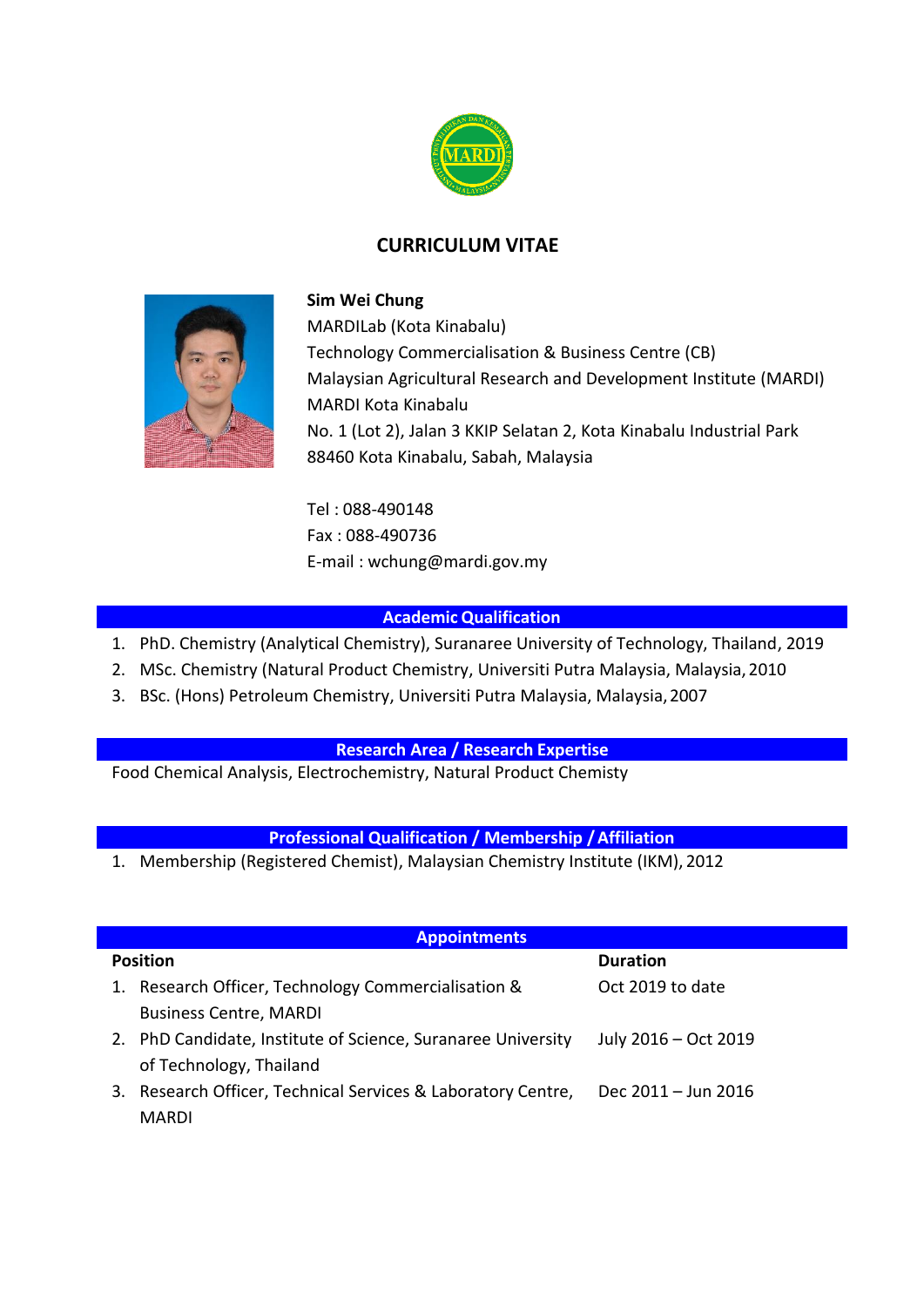#### **Publications**

#### **International Journal**

- 1. A. Aunkham, A. Schulte, **W. C. Sim**, W. Chumjan and W. Suginta, *Vibrio campbellii* chitoporin: Thermostability study and implications for the development of therapeutic agents against *Vibrio* infections, International Journal of Biological Macromolecules (2020) (SJR Quartile = Q1, IF 2019 = 5.162)
- 2. **W. C. Sim**, N. Kutrakul, P. Khunkaewla and A. Schulte, A three-electrode 30–60 µL mini-cell for ecologically conscious analytical voltammetry with common macro- and microelectrodes, ACS Sustainable Chemistry & Engineering 8(13)(2020), 5082-5090 (SJR Quartile = Q1, IF 2019 = 7.632)
- 3. **W. C. Sim**, J. Sripirom, P. Khunkaewla, W. Suginta and A. Schulte, Simple and Economical Analytical Voltammetry in 15 µL-Volumes: Paracetamol Voltammetry in Blood Serum as a Working Example, Analytical Chemistry 90 (17) (2018) 10105-10110 (SJR Quartile = Q1, IF 2019  $= 6.785$
- 4. **W. C. Sim**, G. C. L. Ee, C. J. Lim and M. A. Sukari, Cratoxylum glaucum and Cratoxylum arborescens (Guttiferae)-two potential source of antioxidant agents, Asian Journal of Chemistry 23 (2) (2011), 569-572 (SJR Quartile = Q4, IF 2018 = 3.698)
- 5. S. S. Teh, G. C. L. Ee, M. Rahmani, **W. C. Sim**, S. H. Mah and S. H. Teo, Two new pyranoxanthones from Mesua beccariana (Guttiferae), Molecules 15 (10) (2010), 6733-6742 (SJR Quartile = Q1, IF 2018 = 3.06)
- 6. **W. C. Sim**, G. C. L. Ee and S. M. Aspollah, α-mangostin and β-mangostin from Cratoxylum glaucum, Research Journal of Chemistry and Environment 15 (2011) (SJR Quartile = Q4)
- 7. G. C. L. Ee, **W. C. Sim**, H. C. Kwong, M. I. Mohamed Tahir and S. Silong, 1, 3, 6-Trihydroxy-7 methoxy-2, 8-bis (3-methylbut-2-enyl)-9H-xanthen-9-one, Acta Crystallographica Section E: Structure Reports Online 66 (12) (2010), o3362-o3363 (SJR Quartile = Q4, IF 2010 = 0.413)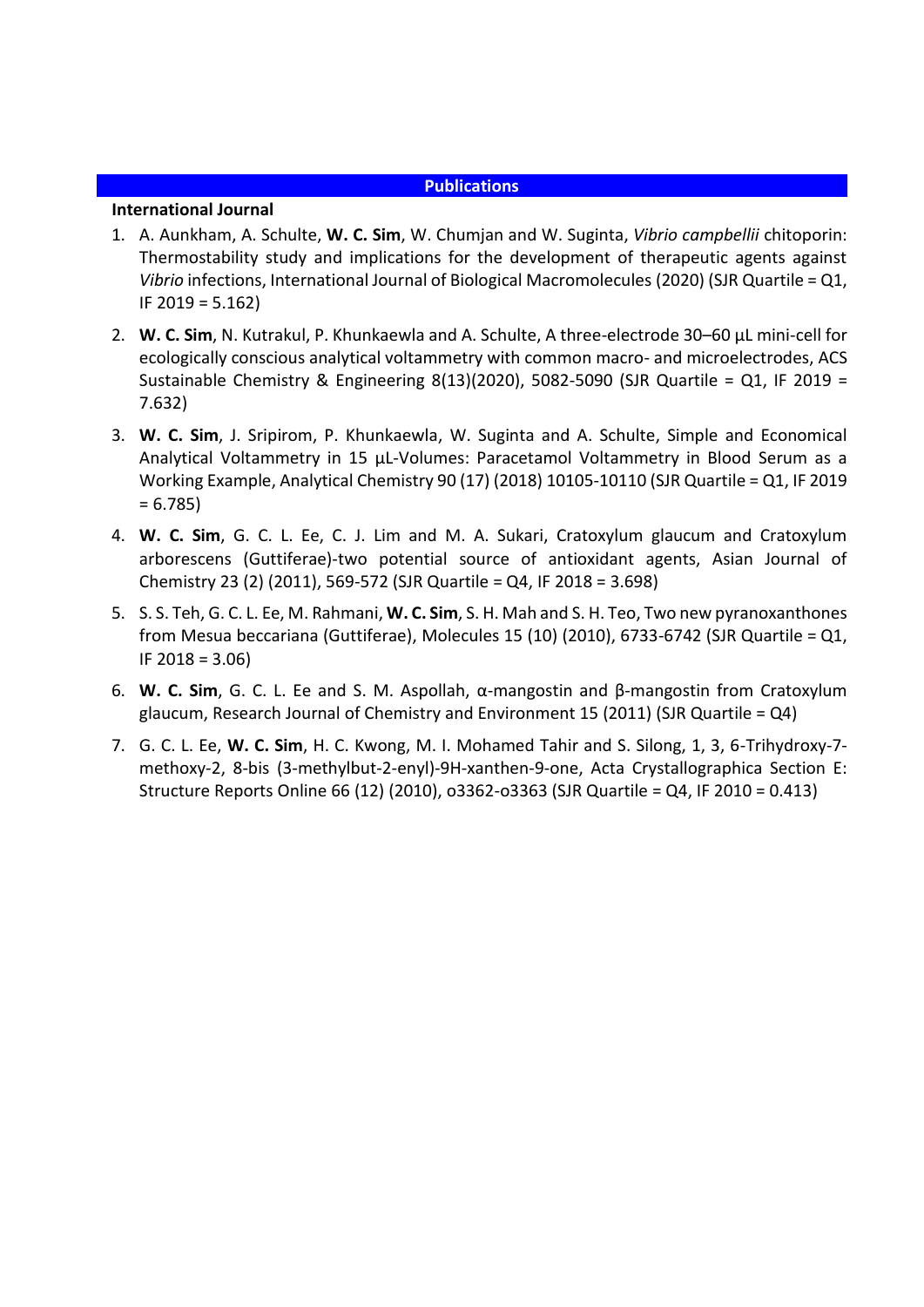### **Conference**

- 1. **W. C. Sim**, P. Khunkaewla and A. Schulte, A 3-electrode µL-cell for Green (Bio-)electroanalysis with Common Micro- and Macroelectrodes, XXV International Symposium on Bioelectrochemistry and Bioenergetics, Limerick, Ireland, 26 – 30 May 2019
- 2. **W. C. Sim**, P. Khunkaewla and A. Schulte, A Laminated Copper Microband Array Electrode for Electrochemical Detection with Microelectrode Properties, Pure and Applied Chemistry International Conference 2019 (PACCON 2019), Bangkok, Thailand, 7 – 8 February 2019
- 3. **W.C. Sim**, H. Souki, F. A. Mohammed Nuri, Accredited Analytical Services to Community in Sabah and Sarawak, Kuching, Sarawak, 6 – 9 April 2015
- 4. G. C. L. Ee, **W. C. Sim** and M. Aspollah, Free Radical Scavenging Effects of *Cratoxylum glaucum* and *Cratoxylum arborescens* (Guttiferae), Malaysian Science and Technology Congress 2010
- 5. **W. C. Sim**, G. C. L. Ee and M. Aspollah, *Cratoxylum glaucum* and *C. arborescens* (Guttiferae)- Two Potential Antioxidant Sources, Fundamental Science Congress, Universiti Putra Malaysia, 18 – 19 May 2010
- 6. **W. C. Sim**, G. C. L. Ee and M. Aspollah, Nuclear Magnetic Resonance Analysis of Xanthones and anthraquinones from *Cratoxylum arborescens* and *Cratoxylum glaucum*, 10th Asian Conference on Analytical Sciences (ASIANALYSIS X), 11 – 13 August 2009
- 7. **W. C. Sim**, G. C. L. Ee and M. Aspollah, Secondary Metabolites from *Cratoxylum glaucum* and *C. arborescens*, Fundamental Science Congress, Universiti Putra Malaysia, 17 – 18 June 2009
- 8. **W. C. Sim**, G. C. L. Ee and M. Aspollah, Secondary Metabolites from *Cratoxylum glaucum* and *C. arborescens*, 2nd Penang International Conference for Young Chemists (ICYC), Universiti Sains Malaysia, 18 – 20 June 2008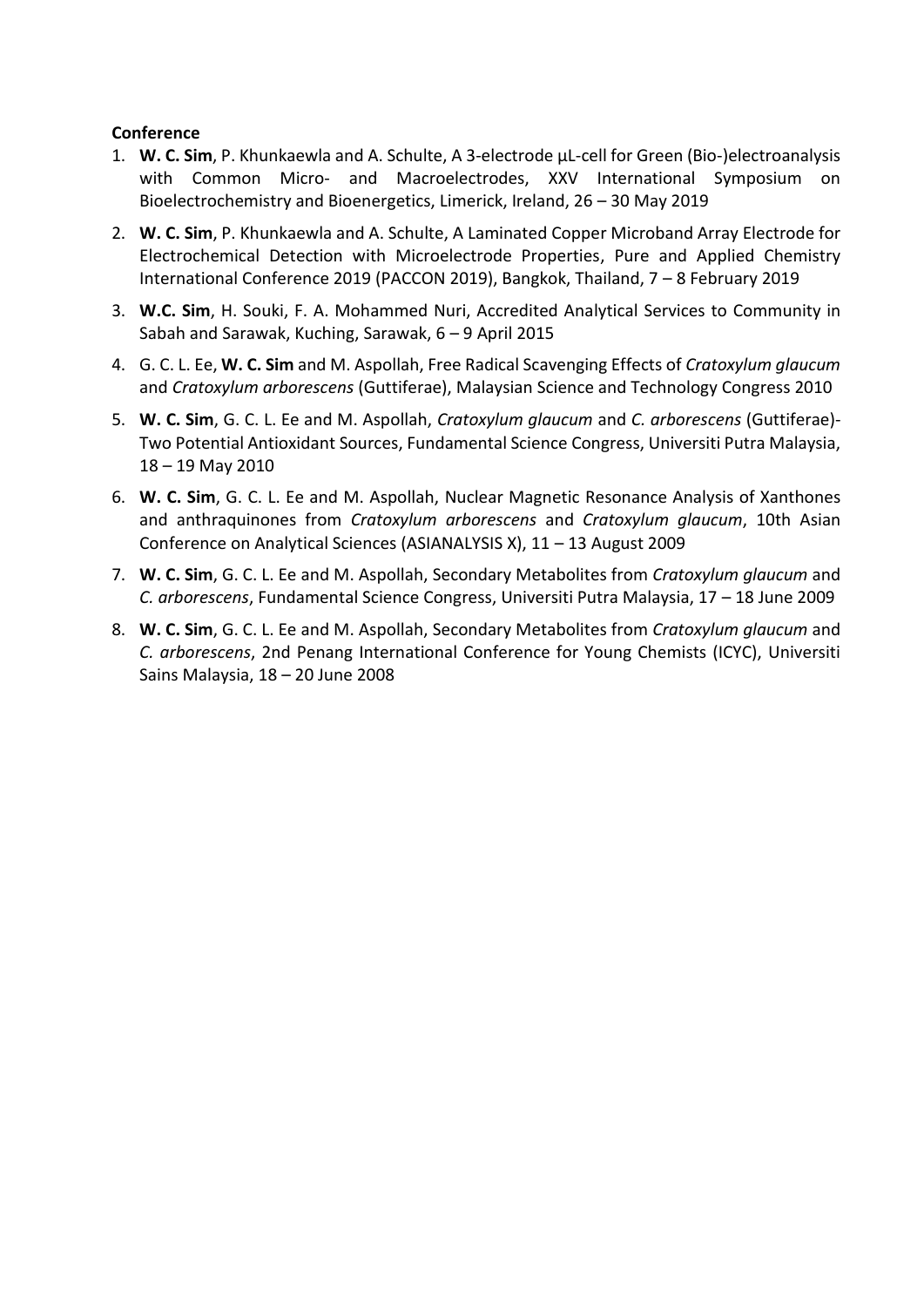### **Book / Quality System**

- 1. **W. C. Sim**, H. Hassan, H. Souki, N. Napiah, N. Ismail and N. Bahari, Quality Manual (TS Laboratory MARDI Kota Kinabalu), Issue 2, MS ISO/IEC 10725, 2016
- 2. **W. C. Sim**, H. Hassan, H. Souki, N. Napiah, N. Ismail and N. Bahari, Standard Operating Procedure (TS Laboratory MARDI Kota Kinabalu), Issue 2, MS ISO/IEC 10725, 2016
- 3. **W. C. Sim**, H. Hassan, H. Souki, N. Napiah, N. Ismail and N. Bahari, Bench Manual (TS Laboratory MARDI Kota Kinabalu), Issue 2, MS ISO/IEC 10725, 2016
- 4. **W. C. Sim**, H. Souki, N. James, R. Singkina and R. Radde, MARDI Sabah Two Decades, Coffee Table Book, 2015
- 5. **W. C. Sim**, F. A. Mohammed Nuri, H. Hassan, N. Napiah, N. Ismail, N. Bahari, Quality Manual (TS Laboratory MARDI Kota Kinabalu), Issue 1, MS ISO/IEC 10725, 2012
- 6. **W. C. Sim**, F. A. Mohammed Nuri, H. Hassan, N. Napiah, N. Ismail, N. Bahari, Standard Operating Procedure (TS Laboratory MARDI Kota Kinabalu), Issue 1, MS ISO/IEC 10725, 2012
- 7. **W. C. Sim**, F. A. Mohammed Nuri, H. Hassan, N. Napiah, N. Ismail, N. Bahari, Bench Manual (TS Laboratory MARDI Kota Kinabalu), Issue 1, MS ISO/IEC 10725, 2012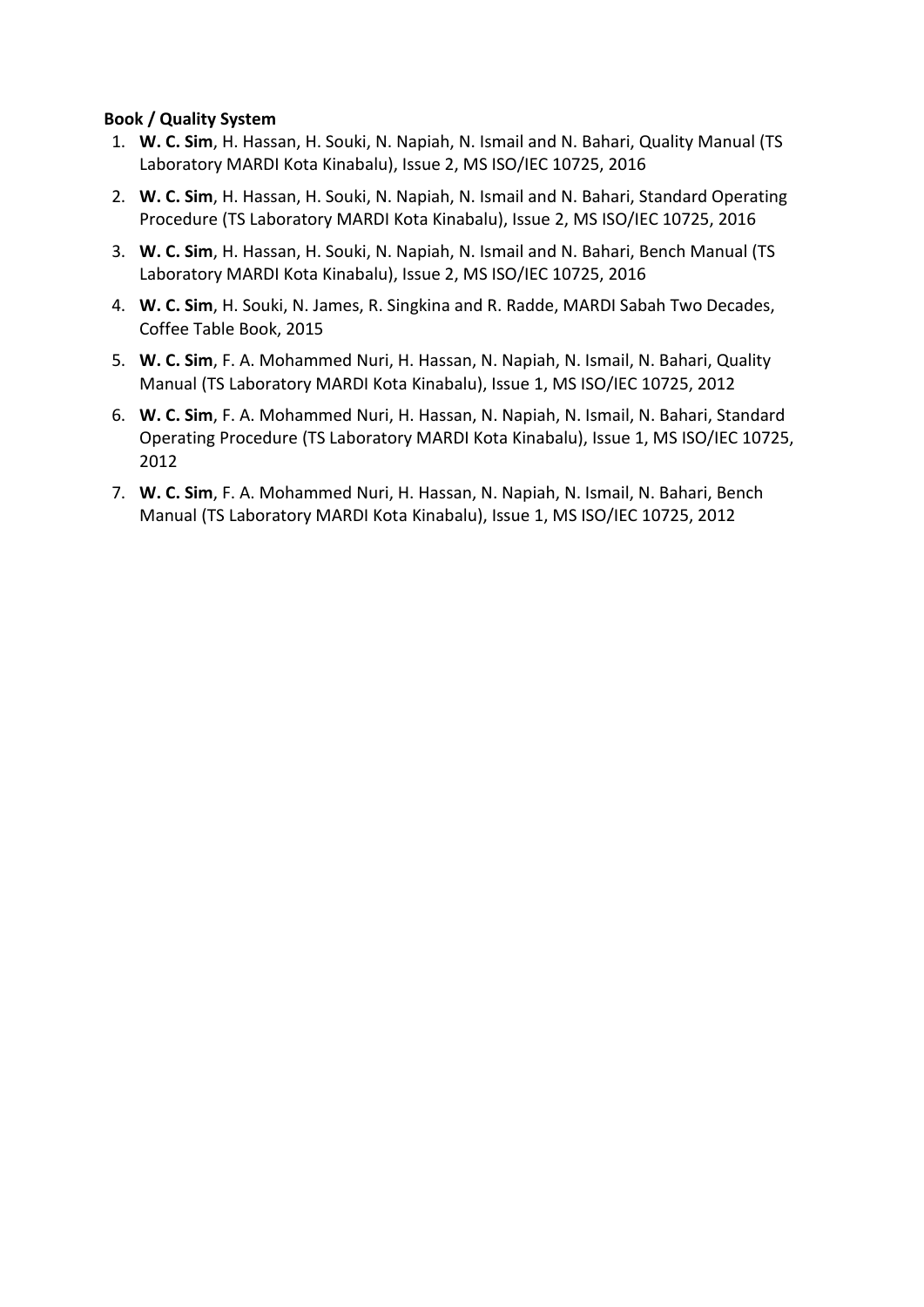## **Thesis**

- 1. **W. C. Sim**, Tool Development for Advanced Small-volume / Microelectrode Voltammetry and Application, PhD thesis, Suranaree University of Technology, Nakhon Ratchasima, Thailand, 2019
- 2. **W. C. Sim**, Secondary Metabolites from Stem Bark of Geronggang (*Cratoxylum arborescens* (Vahl) Bl.) and Ketemau (*Cratoxylum Glaucum* K.) and Their Biological Activities, Master thesis, Universiti Putra Malaysia, Malaysia,2010
- 3. **W. C. Sim**, Comparison on Effect of Doping Cr and Fe to Vanadyl Pyrophosphate Catalyst Synthesised by Hydrothermal Method, Bachelor thesis, Universiti Putra Malaysia, Malaysia, 2007

| <b>Research Grants</b> |                                                                                                                  |           |                  |                          |  |  |  |  |
|------------------------|------------------------------------------------------------------------------------------------------------------|-----------|------------------|--------------------------|--|--|--|--|
| No.                    | <b>Project Title</b>                                                                                             | Amount    | Year             | Source of Fund           |  |  |  |  |
|                        |                                                                                                                  | (RM)      |                  |                          |  |  |  |  |
|                        | Maintenance and Improvement of MS<br>ISO IEC 17025 Accreditation System for<br>Food Chemical Lab (Kota Kinabalu) | 5,500,000 | $2014 -$<br>2015 | RMK-10 (Mega<br>Project) |  |  |  |  |
|                        | Food Analysis Laboratory (Kota<br>Kinabalu) Accreditation                                                        | 20.000    | 2012             | Management               |  |  |  |  |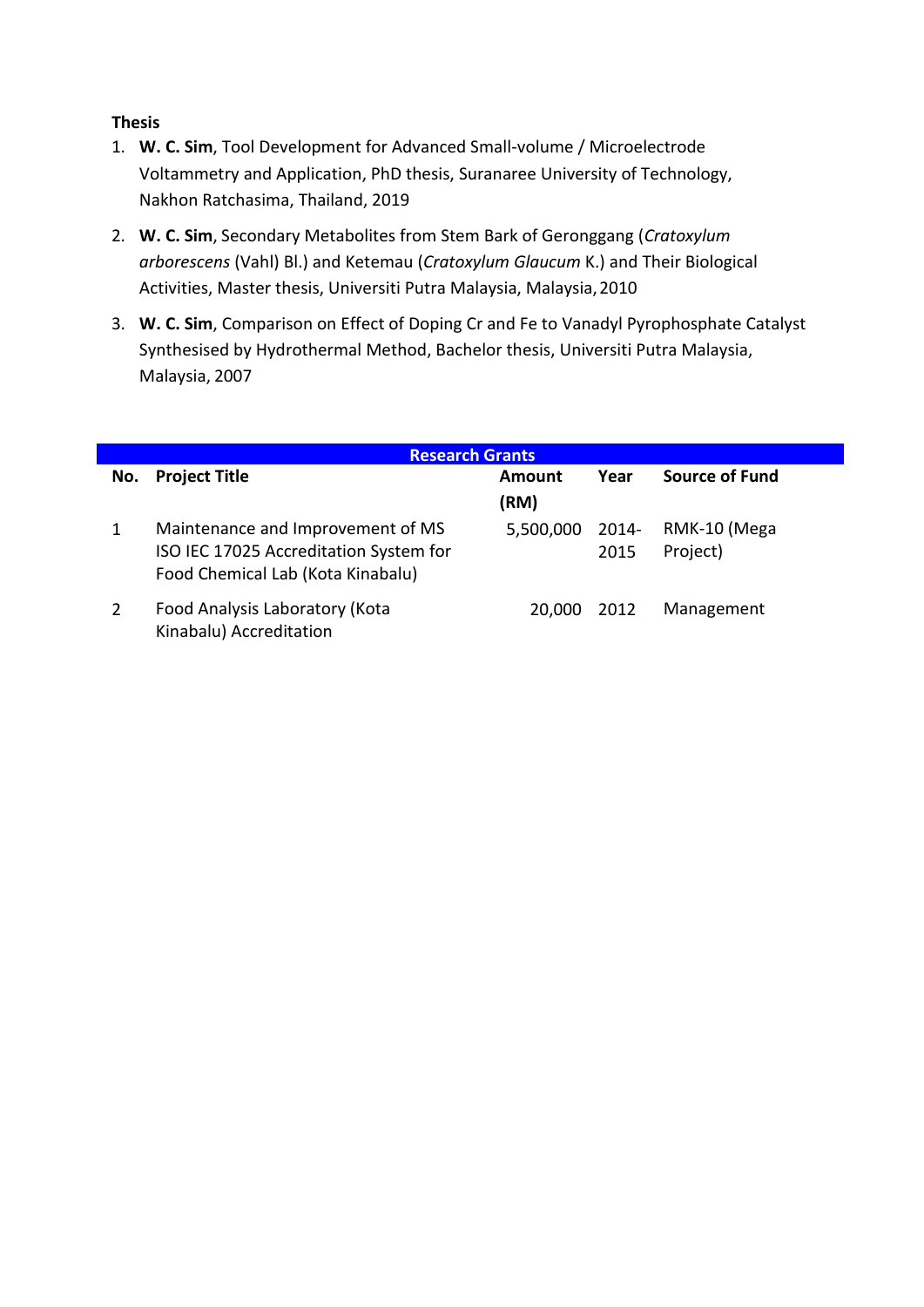| <b>Supervision / Co-supervision</b> |                     |                    |                          |                          |  |  |  |  |  |
|-------------------------------------|---------------------|--------------------|--------------------------|--------------------------|--|--|--|--|--|
| <b>Mentee / Supporting Staff</b>    |                     |                    |                          |                          |  |  |  |  |  |
| No.                                 | <b>Name</b>         | <b>Institution</b> | <b>Title</b>             | <b>Status</b>            |  |  |  |  |  |
| 1.                                  | Norafifah Hamdan    | <b>MARDI</b>       | $\overline{\phantom{a}}$ | Ongoing                  |  |  |  |  |  |
|                                     |                     |                    |                          | (Feb. 2019 to date)      |  |  |  |  |  |
|                                     |                     |                    |                          |                          |  |  |  |  |  |
| 2.                                  | Erwinda Jamlis      | <b>MARDI</b>       | $\overline{\phantom{a}}$ | Ongoing                  |  |  |  |  |  |
|                                     |                     |                    |                          | (June 2015 to Jan. 2019) |  |  |  |  |  |
| 3.                                  | Noramni Mohd Syukri | <b>MARDI</b>       | $\overline{\phantom{a}}$ | Completed                |  |  |  |  |  |
|                                     |                     |                    |                          | (June 2006 - 2008)       |  |  |  |  |  |
|                                     |                     |                    |                          |                          |  |  |  |  |  |
| 4.                                  | Zulizah Md Talip    | <b>MARDI</b>       | $\overline{\phantom{a}}$ | Completed                |  |  |  |  |  |
|                                     |                     |                    |                          | $(2012 - 2015)$          |  |  |  |  |  |